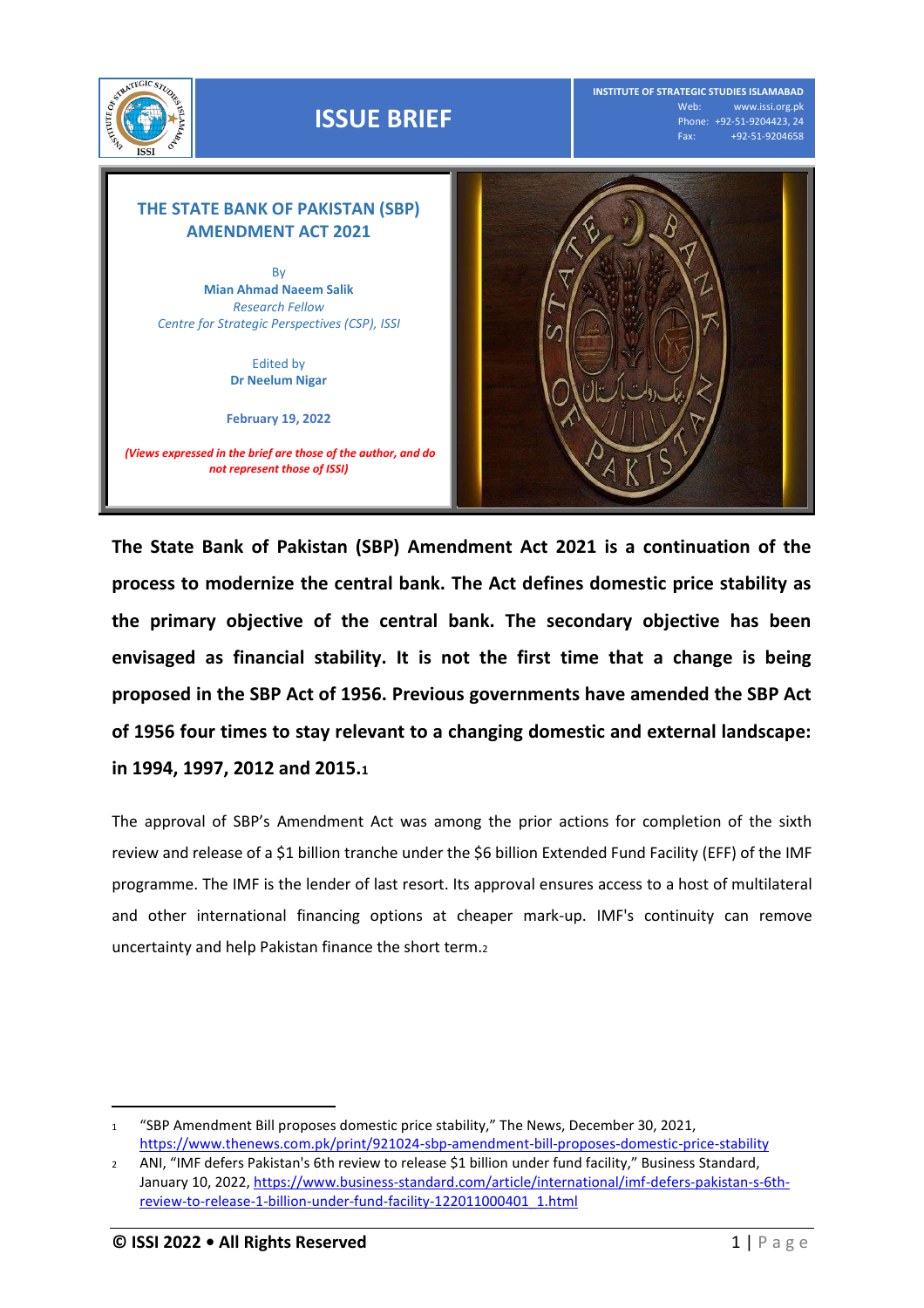The SBP Act introduces several key amendments, including on price stability, monetary policy objectives, and appointment procedures. <sup>3</sup>

- The government will not borrow from the SBP, except for refinancing facilities that the SBP has used to support access to credit in underserved sectors, it will not take any monetary action for the government of Pakistan.
- A new coordination mechanism between the SBP and the government will be made since the Monetary and Fiscal Policies Coordination Board (MFPCB) will cease to be.
- SBP employees, its board, or the Monetary Policy Committee (MPC) cannot be sued, prosecuted, or held accountable for any of their professional actions conducted in good faith.
- The federal government will appoint deputy governors and external members of the MPC. Appointees would have no conflict of interest and will be able to be removed for serious misconduct as determined by a court.
- The governor/SBP will submit an annual report to parliament on the Bank's objectives, the conduct of the monetary policy, the financial system, and half-yearly state of the economy reports.

Furthermore, the Act will have six key purposes:<sup>4</sup>

- to clearly define the objectives of the SBP to improve its accountability,
- to outline the SBP's functions in the line with these objectives,
- to provide the SBP necessary financial resources to help achieve its objectives,
- to strengthen the functional and administrative autonomy of the SBP,
- to increase transparency in the operations of the SBP strengthening its governance,
- to enhance the SBP's accountability by strengthening oversight functions and increasing reporting requirements.

Internationally, many countries have been introducing reforms to safeguard their central banks against any political influences; thus, there is a case to be made in favour of SBP's autonomy. Such autonomy allows freedom to monetary policymakers in determining monetary policy, free from any political interference. The changes proposed in the SBP Amendment Bill 2021 give the SBP more

 $\overline{a}$ 

<sup>3</sup> Dr Abid Qaiyum Suleri, "Governing the Bank," The News, January 15, 2022, <https://www.thenews.com.pk/print/925349-governing-the-bank>

<sup>4</sup> Ali Ahmed, "Experts react as Senate gives nod to SBP (Amendment) Bill, 2021," Business Recorder, January 28, 2022,<https://www.brecorder.com/news/40150550>